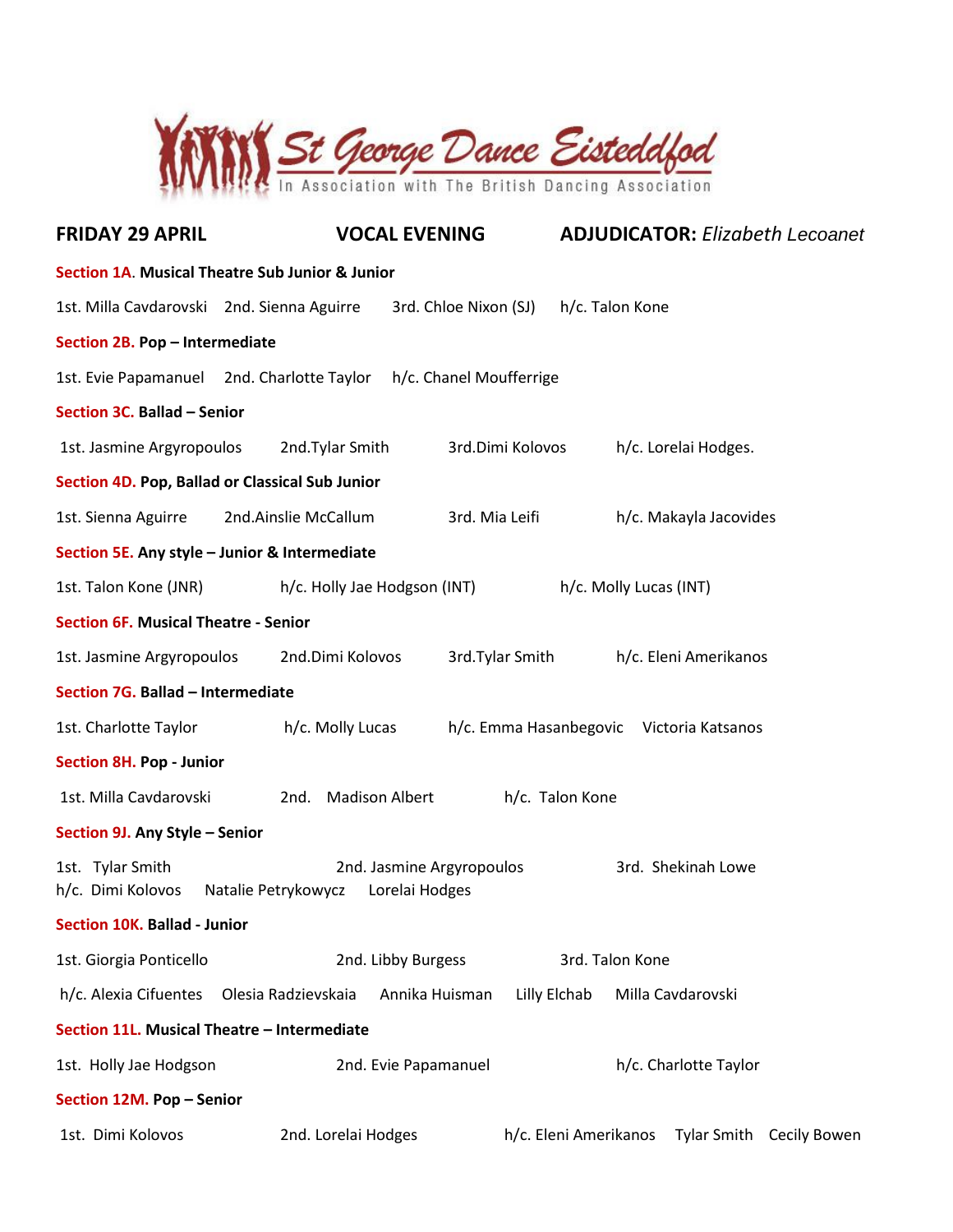

# **SATURDAY 30 APRIL DANCE SECTIONS ADJUDICATOR:** *Ms Vanessa Weyland-Smith*

|                                                       | Section 1. Contemporary 15 years & over Open                            |                                            |                                  |  |  |  |  |  |
|-------------------------------------------------------|-------------------------------------------------------------------------|--------------------------------------------|----------------------------------|--|--|--|--|--|
| 1st. Amelia Soh                                       | 2nd. Nakiah Grossman<br>h/c. Kalani Francis<br>3rd. Stacey Manolakoudis |                                            |                                  |  |  |  |  |  |
| Section 2. Jazz 13-14 years Open                      |                                                                         |                                            |                                  |  |  |  |  |  |
| 1st. Jewel Paopeng                                    | h/c. Estelle Heffernan<br>2nd. Nikitta Jancek<br>3rd. Vivian Ikeda      |                                            |                                  |  |  |  |  |  |
| Section 3. Demi Character 15 years & over Open        |                                                                         |                                            |                                  |  |  |  |  |  |
| 1st. Amelia Soh.                                      | 2nd. Lucy Thorogood.<br>3rd. Maddi Calvert.<br>h/c. Alice Thorogood     |                                            |                                  |  |  |  |  |  |
| Section 4. Lyrical 13-14 years Open                   |                                                                         |                                            |                                  |  |  |  |  |  |
| 1st. Vivian Ikeda                                     | 2nd. Nikitta Jancek                                                     | 3rd. Jewel Paopeng.                        | h/c. Mia Perez Estelle Heffernan |  |  |  |  |  |
|                                                       | Section 5. Broadway Jazz 15 years & over Open                           |                                            |                                  |  |  |  |  |  |
| 1st. Taylor Hallett                                   | 2nd. Arielle Goedde                                                     | 3rd. Nakiah Grossman                       |                                  |  |  |  |  |  |
| Section 6. Classical 13-14 years Open                 |                                                                         | <b>Nicole Fitzsimon Perpetual Trophy</b>   |                                  |  |  |  |  |  |
| 1st. Charlie Carberry                                 | 2nd. Caprice Nataly                                                     | 3rd. Mia Perez                             |                                  |  |  |  |  |  |
| Section 7. Jazz 15 years & over Open                  |                                                                         |                                            |                                  |  |  |  |  |  |
| 1st. Nakiah Grossman 2nd. Arielle Goedde              |                                                                         | 3rd. Stacey Manolakoudis h/c. Hayley Crisp |                                  |  |  |  |  |  |
| Section 8. Broadway Jazz 13 -14 years Open            |                                                                         |                                            |                                  |  |  |  |  |  |
|                                                       | 1st. Estelle Heffernan 2nd. Zaniah Hourigan-Carrera                     |                                            |                                  |  |  |  |  |  |
| Section 9. Lyrical 15 years & over Open               |                                                                         |                                            |                                  |  |  |  |  |  |
| 1st. Stacey Manolakoudis                              | 2nd. Nakiah Grossman                                                    |                                            | 3rd. Arielle Goedde.             |  |  |  |  |  |
| h/c. Alice Thorogood                                  |                                                                         |                                            |                                  |  |  |  |  |  |
| Section 10. Repertoire 13-14 years Open               |                                                                         |                                            |                                  |  |  |  |  |  |
| 1st. Pelagia Karakontis                               | 2nd. Giselle Kotlyar                                                    | 3rd. Charlie Carberry                      | h/c. Jewel Paopeng               |  |  |  |  |  |
| Section 11. Student Choreography 13 years & over Open |                                                                         |                                            |                                  |  |  |  |  |  |
| 1st. Nikitta Jancek                                   | 2nd.Hayley Crisp                                                        |                                            |                                  |  |  |  |  |  |
| Section 12. Contemporary 13-14 years Open             |                                                                         |                                            |                                  |  |  |  |  |  |
| 1st. Henry Burgess                                    | 2nd. Pelagia Karakontis                                                 | 3rd. Pelagia Karakontis                    | h/c. Nikitta Jancek.             |  |  |  |  |  |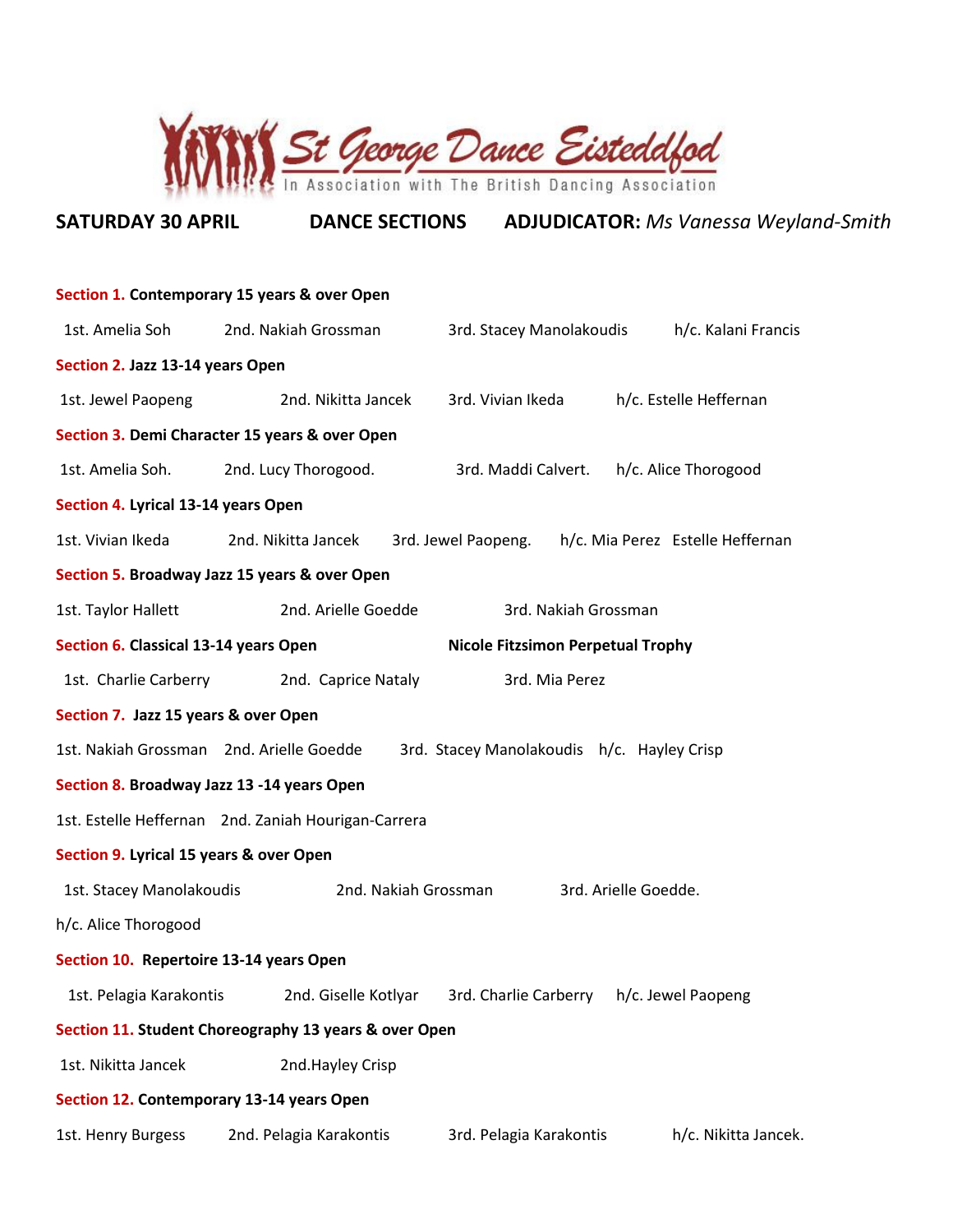

| Section 13. Demi Character 13-14 years Open  |                          |                          |                                                         |
|----------------------------------------------|--------------------------|--------------------------|---------------------------------------------------------|
| 1st. Giselle Kotlyar                         | 2nd. Jewel Paopeng       | 3rd. Charlie Carberry    | h/c. Estelle Heffernan                                  |
| Section 14. Hip Hop 14 years & over Open     |                          |                          |                                                         |
| 1st. Nikitta Jancek                          | 2nd. Arielle Goedde      | h/c. Elizabeth Ingegneri | Hayley Crisp                                            |
| Section 15. Classical 15 years & over Open   |                          |                          |                                                         |
| 1st. Amelia Soh                              | 2nd. Lili Barr           | 3rd. Alice Thorogood     | h/c. Maya Green                                         |
|                                              |                          |                          |                                                         |
| <b>SUNDAY 1 MAY</b>                          | <b>DANCE SECTIONS</b>    |                          | <b>ADJUDICATOR:</b> Ms Vanessa Weyland-Smith            |
|                                              |                          |                          |                                                         |
| Section 16. Classical 7-8 years Open         |                          |                          |                                                         |
| 1st. Deanna Mastop                           | 2nd. Zara Iqbal          |                          | h/c. Pria Murphy Phoebe Lawrence                        |
| Section 17. Lyrical 9-10 years Open          |                          |                          |                                                         |
| 1st. Ava Meng                                | 2nd. Natahlia Bogovac    |                          | 3rd Isabella Yeo                                        |
| Section 18. Jazz 6-8 years Open              |                          |                          |                                                         |
| 1st. Zara Iqbal                              | 2nd. Pria Murphy         |                          | h/c. Ellie Bandini-Nguyen Phoebe Lawrence               |
| Section 19. Demi Character 8 - 10 years Open |                          |                          |                                                         |
| 1st. Christina Wang                          | 2nd. Ava Meng            | 3rd. Charlotte Johnson   | h/c. Madeleine Birks-Tong                               |
| Section 20. Contemporary 11-12 years Open    |                          |                          |                                                         |
| 1st. Mia Scott                               | 2nd. Emma Testoni        | 3rd. Bonni Bolam         | h/c. Sara Evans                                         |
| Section 21. Broadway Jazz 8-10 years Open    |                          |                          |                                                         |
| 1st. Ava Meng                                | 2nd. Brielle Papoutsakis |                          | 3rd. Natahlia Bogovac h/c. Siena Ingegneri Isabella Yeo |
| Section 22. Lyrical 7-8 years Open           |                          |                          |                                                         |
| 1st. Phoebe Lawrence                         | 2nd. Pria Murphy         | h/c. Zara Iqbal          |                                                         |
|                                              |                          |                          |                                                         |
| Section 23. Demi Character 11-12 years Open  |                          |                          |                                                         |

| 2nd. Tallulah Calvert<br>1st. Bonni Bolam | 3rd. Eden Lawrence | h/c. Joel Reynolds |
|-------------------------------------------|--------------------|--------------------|
|-------------------------------------------|--------------------|--------------------|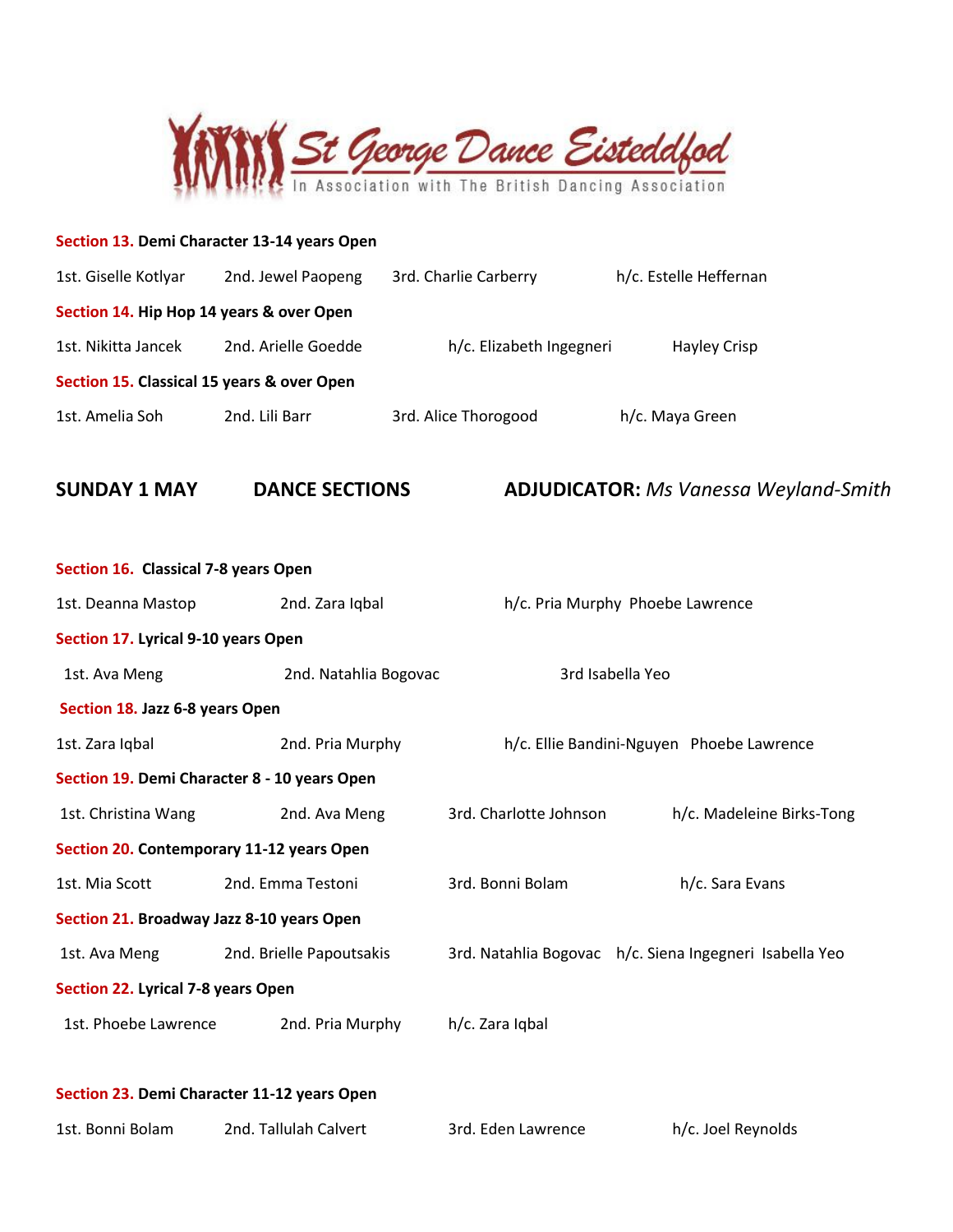

| Section 24. Contemporary 8-10 years Open                                       |                      |                                  |                               |                                       |                             |
|--------------------------------------------------------------------------------|----------------------|----------------------------------|-------------------------------|---------------------------------------|-----------------------------|
| 1st. Natahlia Bogovac                                                          |                      | 2nd. Ava Meng. 3rd. Isabella Yeo | h/c. Christina Wang           |                                       |                             |
| Section 25. Jazz 9-10 years Open                                               |                      |                                  |                               |                                       |                             |
| 1st. Ava Meng                                                                  | 2nd. Isabella Yeo    |                                  | 3rd. Natahlia Bogovac         | h/c. Vivienne Evans                   |                             |
| Section 26. Broadway Jazz 11-12 years Open                                     |                      |                                  |                               |                                       |                             |
| 1st. Bonni Bolam                                                               | 2nd. Eden Lawrence   | 3rd. Mia Scott                   |                               | h/c. Samara Dale Maddison Wood        |                             |
| Section 27. Classical 9-10 years Open                                          |                      |                                  | Joan McGrath Perpetual Trophy |                                       |                             |
| 1st. Christina Wang                                                            | 2nd. Ava Meng        |                                  | 3rd. Natahlia Bogovac         |                                       | h/c. Lucy Mitchell          |
| Section 28. Jazz 11-12 years Open                                              |                      |                                  |                               |                                       |                             |
| 1st. Bonni Bolam                                                               | 2nd. Mia Scott       | 3rd. Maddison Wood               |                               | h/c. Eden Lawrence                    |                             |
| Section 29. Song & Tap 15 years & over Open                                    |                      |                                  |                               |                                       |                             |
| 1st. Amelia Schneider                                                          | h/c. Caitlin Davar   |                                  |                               |                                       |                             |
|                                                                                |                      |                                  |                               |                                       |                             |
| Section 30. Student Choreography 12 years & under Open                         |                      |                                  |                               |                                       |                             |
| 1st. Maddison Wood                                                             | 2nd. Milly Radburn   |                                  | h/c. Zara Epe                 |                                       |                             |
| Section 31. Repertoire 12 years & Under                                        |                      |                                  |                               |                                       |                             |
| 1st. Bonni Bolam                                                               | 2nd. India Rose Mace |                                  | 3rd. Holly Robinson           |                                       | h/c. Sara Evans             |
| Section 32. Fast Tap 15 years & over Open                                      |                      |                                  |                               |                                       |                             |
| 1st. Stacey Manolakoudis                                                       |                      | 2nd. Caitlin Davar               |                               |                                       |                             |
| Section 33. Lyrical 11-12 years Open                                           |                      |                                  |                               |                                       |                             |
| 1st. Madeleine Konstantakos                                                    |                      | 2nd. Holly Robinson              | 3rd. Bonni Bolam              |                                       | h/c. Samantha Luong         |
| Section 34. Slow Tap 15 years & over Open                                      |                      |                                  |                               |                                       |                             |
| 1st. Caitlin Davar                                                             | 2nd. Nikola Sellers  |                                  |                               |                                       |                             |
| Section 35. Classical 11-12 years Open                                         |                      |                                  |                               | <b>Nerida Bronner Memorial Trophy</b> |                             |
| 1st. Bonni Bolam                                                               | 2nd. Holly Robinson  |                                  | 3rd. Tallulah Calvert         |                                       | h/c. Madeleine Konstantakos |
| Section 36. Song and Soft Shoe 15 years & over Open Cash 1 <sup>st</sup> place |                      |                                  |                               |                                       |                             |
| 1st. Caitlin Davar                                                             |                      |                                  |                               |                                       |                             |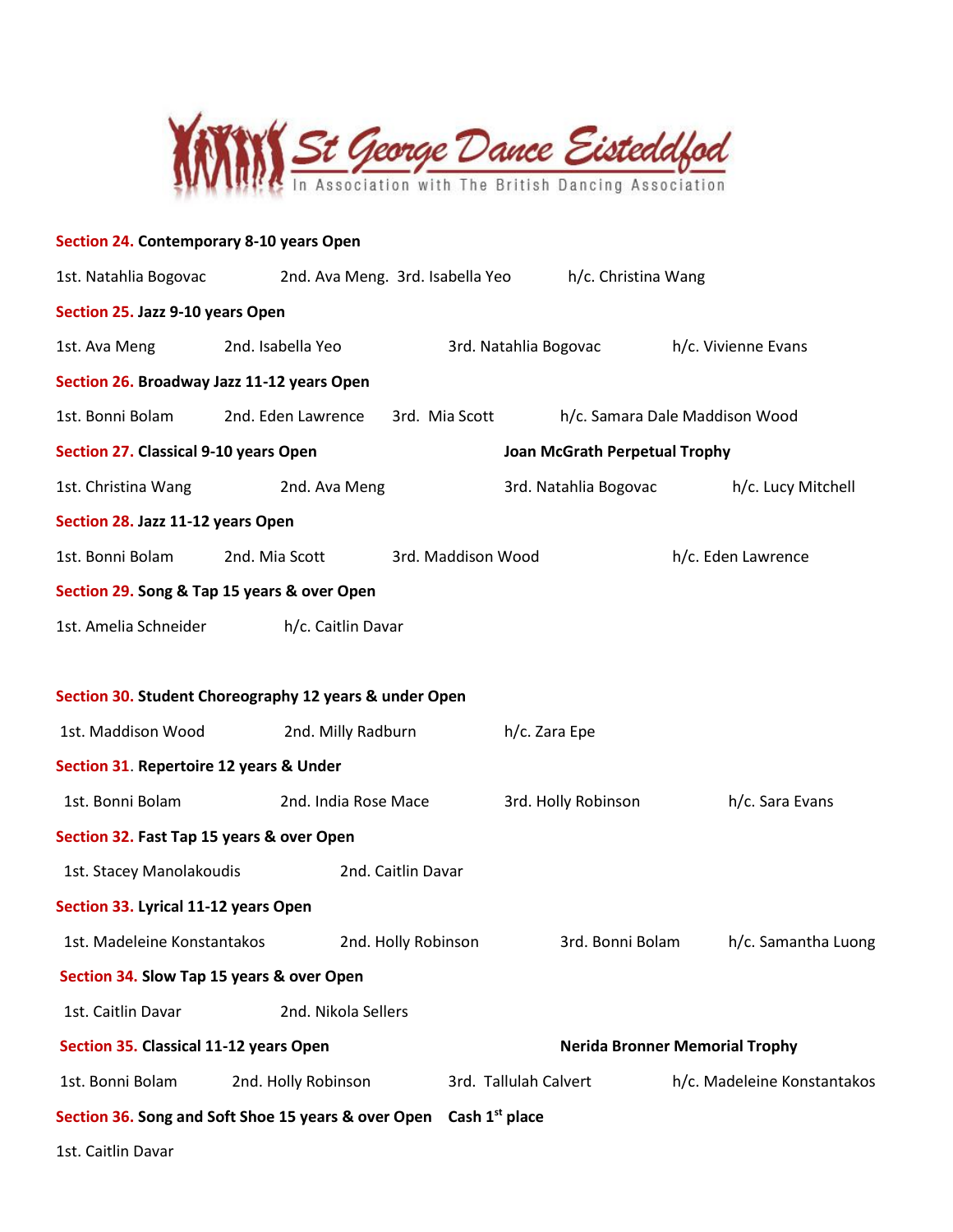

| <b>SATURDAY 7 MAY</b>                                                                            | <b>DANCE SECTIONS</b>                     | <b>ADJUDICATOR: Ms Katie Kermond</b>    |  |  |  |  |  |
|--------------------------------------------------------------------------------------------------|-------------------------------------------|-----------------------------------------|--|--|--|--|--|
| Section 37. Lyrical Duo 12 years & under                                                         |                                           |                                         |  |  |  |  |  |
| 1st. Eden Lawrence & Mia Scott                                                                   |                                           |                                         |  |  |  |  |  |
| Cash Prizes 1st, 2nd & 3rd places<br>Section 38. Classical Championship (Junior)11-12 years      |                                           |                                         |  |  |  |  |  |
| 1st. Bonni Bolam                                                                                 | 2nd. Sara Evans                           | 3rd. Joel Reynolds                      |  |  |  |  |  |
| Isabelle Donnellan<br>h/c. Adrianne Breen<br>Madeleine Konstantakos                              | Alexandra Pupovac<br><b>Maddison Wood</b> | Eden Lawrence                           |  |  |  |  |  |
| Section 39. Jazz Championship (Sub Junior) 10 years & under                                      |                                           |                                         |  |  |  |  |  |
| 1st. Natahlia Bogovac                                                                            | 2nd. Ava Meng                             | h/c. Milly Radburn                      |  |  |  |  |  |
| Section 40. Jazz Duo 12 years & under                                                            |                                           |                                         |  |  |  |  |  |
| 1st. Tara Eccleston & Vivienne Evans                                                             | 2nd. Eden Lawrence & Mia Scott            | h/c. Siena Ingegneri & Charlize Mead    |  |  |  |  |  |
| Section 41. Classical Championship - (Sub Junior) 10 years & under                               |                                           |                                         |  |  |  |  |  |
| 1st. Ava Meng                                                                                    | 2nd. Christina Wang                       | 3rd. Natahlia Bogovac                   |  |  |  |  |  |
| h/c. Madeleine Birks-Tong                                                                        | Milly Radburn<br>Lucy Mitchell            |                                         |  |  |  |  |  |
| Section 42. Jazz Championship (Junior) 11-12 years                                               |                                           |                                         |  |  |  |  |  |
| 1st. Bonni Bolam<br>2nd. Eden Lawrence                                                           | 3rd. Mia Scott                            |                                         |  |  |  |  |  |
| Mimi Yashio<br>h/c. Addison Ward                                                                 | <b>Maddison Wood</b>                      |                                         |  |  |  |  |  |
| Section 43. Contemporary Duo 13 years & over                                                     |                                           |                                         |  |  |  |  |  |
| 1st. Laura Gibbons & Ella Gibbons                                                                |                                           |                                         |  |  |  |  |  |
| Section 44. Classical Championship (Intermediate) 13-14 years                                    |                                           |                                         |  |  |  |  |  |
| 1st. Jewel Paopeng                                                                               | 2nd. Estelle Heffernan                    | 3rd. Charlie Carberry<br>h/c. Mia Perez |  |  |  |  |  |
| <b>Section 45. Classical Duo Open Age</b>                                                        |                                           |                                         |  |  |  |  |  |
| 1st. Giselle Kotlyar, Pelagia Karakontis & Sara Evans (13yrs & over)                             |                                           |                                         |  |  |  |  |  |
| h/c. Fearne Campbell & Lucky Savidis (12yrs & under) Isla Mahoney & Olivia Lowry (12yrs & under) |                                           |                                         |  |  |  |  |  |
| Section 46. Lyrical Duo 13 years & over                                                          |                                           |                                         |  |  |  |  |  |
| 2nd. Laura Gibbons & Ella Gibbons<br>1st. Estelle Heffernan & Jewel Paopeng                      |                                           |                                         |  |  |  |  |  |
| h/c. Rachel Clayton & Taesha Lau<br>s/m. Isabella Simpson & Chiara Lawson                        |                                           |                                         |  |  |  |  |  |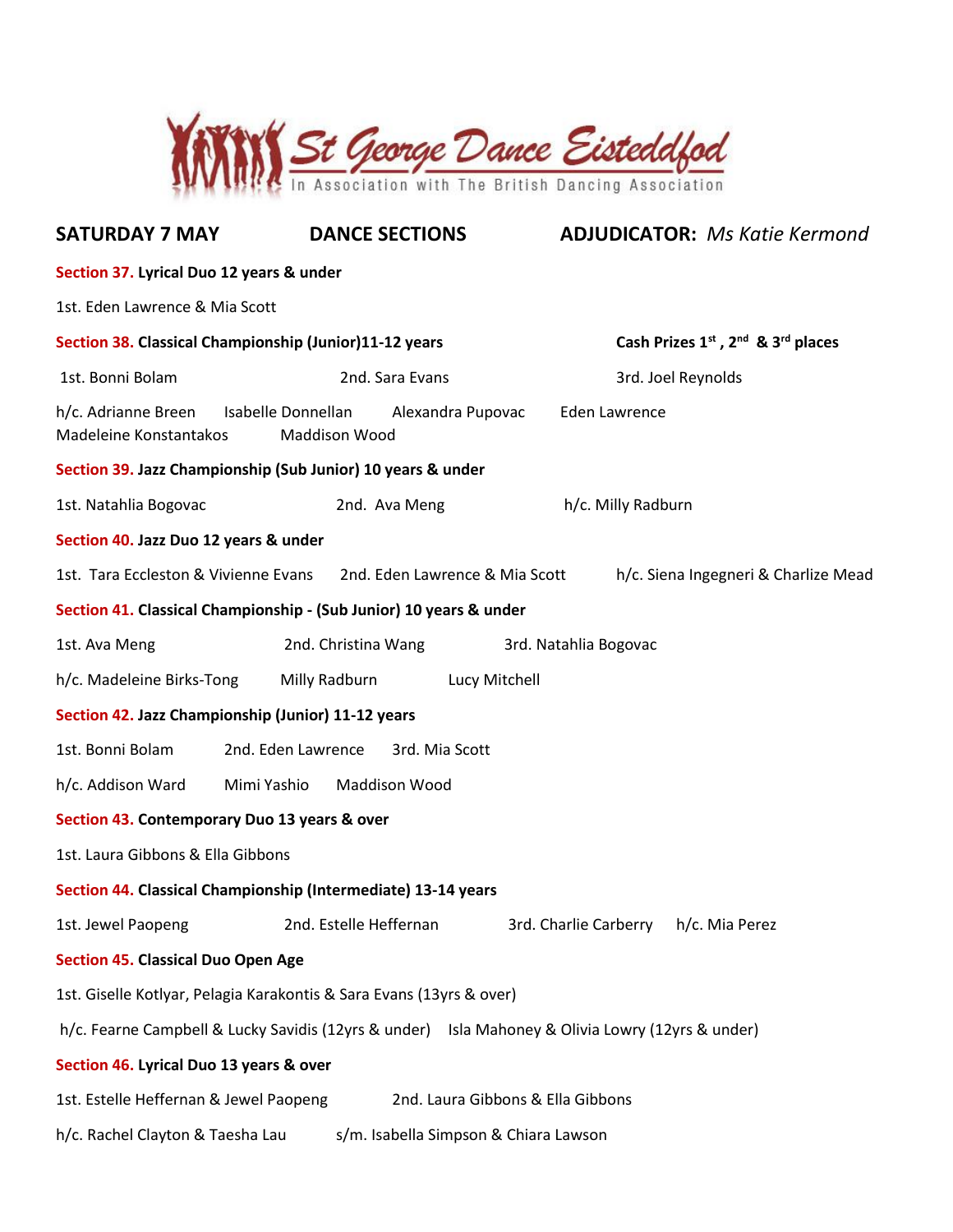

| Section 47. Jazz Championship (Senior) 15 years & over                                 |                                                                    |                       |  |                                  |                                     |  |
|----------------------------------------------------------------------------------------|--------------------------------------------------------------------|-----------------------|--|----------------------------------|-------------------------------------|--|
| 2nd. Arielle Goedde<br>1st. Nakiah Grossman                                            |                                                                    |                       |  |                                  |                                     |  |
| h/c. Georgia Ward<br>Mia Pierro<br><b>Stacey Manolakoudis</b><br><b>Hayley Crisp</b>   |                                                                    |                       |  |                                  |                                     |  |
| The LuLu Bergin Memorial Special Adjudicators Award \$250 cash prize - Nakiah Grossman |                                                                    |                       |  |                                  |                                     |  |
| Section 48. Jazz Championship (Intermediate) 13-14 years                               |                                                                    |                       |  |                                  |                                     |  |
| 1st. Lara Best                                                                         | 2nd. Laura Gibbons                                                 |                       |  | 3rd. Vivian Ikeda                |                                     |  |
|                                                                                        | Estelle Heffernan<br>h/c. Zaniah Hourigan-Carrera<br>Jewel Paopeng |                       |  |                                  |                                     |  |
| Section 49. Jazz or Hip Hop Duo 13 years & over                                        |                                                                    |                       |  |                                  |                                     |  |
| 1st. Estelle Heffernan & Jewel Paopeng h/c. Rachel Clayton & Taesha Lau                |                                                                    |                       |  |                                  |                                     |  |
| Section 50. Classical Championship (Senior) 15 years & over                            |                                                                    |                       |  |                                  |                                     |  |
| 1st. Mia Pierro                                                                        | 2nd. Amelia Soh                                                    |                       |  | 3rd. Maddi Calvert               | h/c. Maddison Hand                  |  |
|                                                                                        |                                                                    |                       |  |                                  |                                     |  |
| <b>SATURDAY 14 MAY</b>                                                                 |                                                                    | <b>DANCE SECTIONS</b> |  |                                  | <b>ADJUDICATOR: Ms Illong Blake</b> |  |
| Section 51. Contemporary 13yrs & over Novice                                           |                                                                    |                       |  |                                  |                                     |  |
| 1st. Genevieve Thomas                                                                  |                                                                    | 2nd. Ashley Jenkinson |  | 3rd. Amelia Schneider            |                                     |  |
| h/c. Claudia Radojevic                                                                 |                                                                    | Claudia Radojevic     |  |                                  |                                     |  |
| Section 52. Lyrical 14yrs & over Restricted                                            |                                                                    |                       |  |                                  |                                     |  |
| 1st. Ella Youl                                                                         |                                                                    | 2nd. Isabelle Ward    |  | 3rd. Ellie Howison               |                                     |  |
| h/c. Peppa Burnett                                                                     |                                                                    | Erika Stothard        |  |                                  |                                     |  |
| Section 53. Demi Character 13yrs & over Novice + Restricted                            |                                                                    |                       |  |                                  |                                     |  |
| 1st. Mia Perez (Rest)                                                                  |                                                                    |                       |  |                                  |                                     |  |
| Section 54. Hip Hop 14yrs & over Novice + Restricted                                   |                                                                    |                       |  |                                  |                                     |  |
| 1st. Kara Giardullo (Nov)<br>h/c. Piper Bourke (Rest)                                  |                                                                    |                       |  |                                  |                                     |  |
| <b>Section 55. Classical 13yrs &amp; over Novice</b>                                   |                                                                    |                       |  |                                  |                                     |  |
| 1st. Oriel Santoso                                                                     | 2nd. Alex Thatcher<br>h/c. Siena Flick                             |                       |  |                                  |                                     |  |
| Section 56. Classical 14yrs & over Restricted                                          |                                                                    |                       |  |                                  |                                     |  |
| 1st. James Milo                                                                        |                                                                    | 2nd. Peppa Burnett    |  | h/c. Selena Zhang Erika Stothard |                                     |  |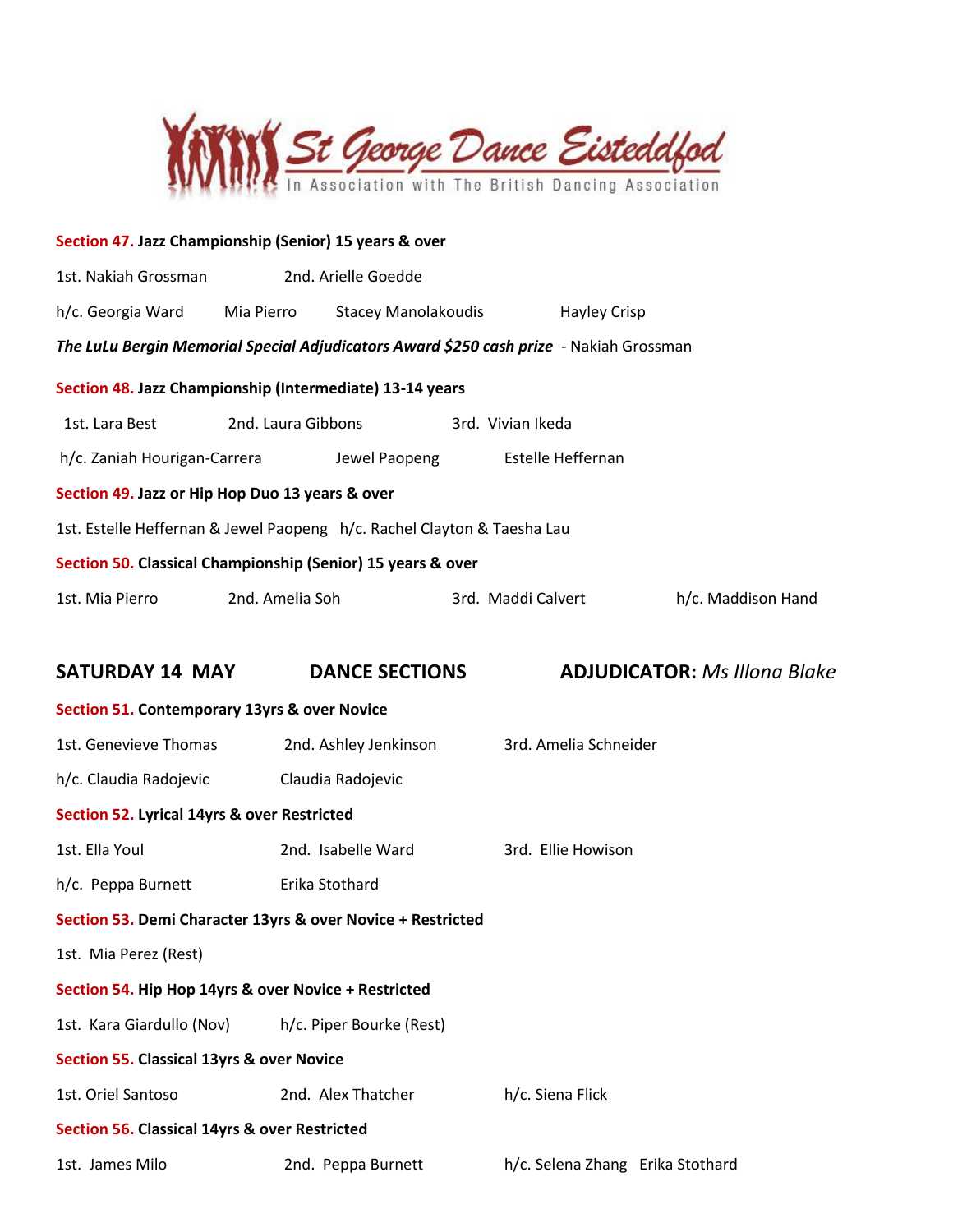

## **Section 57. Jazz 13yrs & over Novice**

| 1st. Briana Kostenas                            | 2nd. Ava Boschiero                                      |                    |                         |                      |                       |                       |
|-------------------------------------------------|---------------------------------------------------------|--------------------|-------------------------|----------------------|-----------------------|-----------------------|
|                                                 | Section 58. Contemporary 14yrs & over Restricted        |                    |                         |                      |                       |                       |
| 1st. Erika Stothard                             | 2nd. Ellie Howison                                      |                    | 3rd. Madeline Green     |                      |                       |                       |
| h/c. Isabelle Ward                              |                                                         |                    |                         |                      |                       |                       |
| Section 59. Lyrical 13yrs & over Novice         |                                                         |                    |                         |                      |                       |                       |
| 1st. Georgina Rouse                             | 2nd. Alex Thatcher                                      |                    | 3rd. Amelia Schneider   |                      |                       |                       |
| h/c. Siena Flick                                |                                                         |                    |                         |                      |                       |                       |
| Section 60. Jazz 14yrs & over Restricted        |                                                         |                    |                         |                      |                       |                       |
| 1st. Isabelle Ward                              | 2nd. Taylor Hallett                                     |                    | h/c. Amara Stronach     |                      |                       | <b>Madeline Green</b> |
|                                                 | Section 61. Broadway Jazz 12-14yrs Restricted           |                    |                         |                      |                       |                       |
| 1 <sup>st</sup> . Zara Frousalias               | 2nd. Ellie Weynton                                      |                    | 3rd. Tia Caroutas       |                      |                       | h/c. Ella Foran       |
| Section 62. Lyrical 11-12 yrs Novice            |                                                         |                    |                         |                      |                       |                       |
| 1st. Hazel Paine                                | 2nd. Molly Paine                                        |                    | 3rd. Mia Cohen          | h/c. Darcey Peterson |                       |                       |
| <b>Section 63. Classical 11-12yrs Novice</b>    |                                                         |                    |                         |                      |                       |                       |
| 1st. Hazel Paine                                | 2nd. Mia Cohen                                          |                    | 3rd. Jazmyn Brackenreg  |                      | h/c. Lily Forgerstrom |                       |
| Section 64. Jazz 11-13yrs Restricted            |                                                         |                    |                         |                      |                       |                       |
| 1st. Abigail Woods                              | 2nd. Karissa Gouros                                     |                    | h/c. Oliver Searchfield | Bonnie Idini         |                       | Xanthe Joshua (11)    |
| <b>Section 65. Contemporary 11-12yrs Novice</b> |                                                         |                    |                         |                      |                       |                       |
| 1st. Hazel Paine                                | 2nd. Mia Cohen                                          | 3rd. Tara Sanhueza |                         |                      | h/c. Julia Domingues  |                       |
| Section 66. Lyrical 12-13yrs Restricted         |                                                         |                    |                         |                      |                       |                       |
| 1st. Charli O'Brien                             | 2nd. Ella Foran                                         |                    |                         |                      |                       |                       |
|                                                 | Section 67. Contemporary 12-13 yrs Restricted           |                    |                         |                      |                       |                       |
| 1st. Molly Paine                                | 2nd. Samantha Luong 3rd. Charlotte Rota                 |                    |                         |                      |                       |                       |
|                                                 | h/c. Abigail Woods Charli O'Brien Georgina Rouse        |                    |                         |                      |                       |                       |
|                                                 | Section 68. Demi Character 11-12yrs Novice + Restricted |                    |                         |                      |                       |                       |
| 1st. Mia Cohen                                  | 2nd. Mia Scott                                          |                    |                         |                      |                       |                       |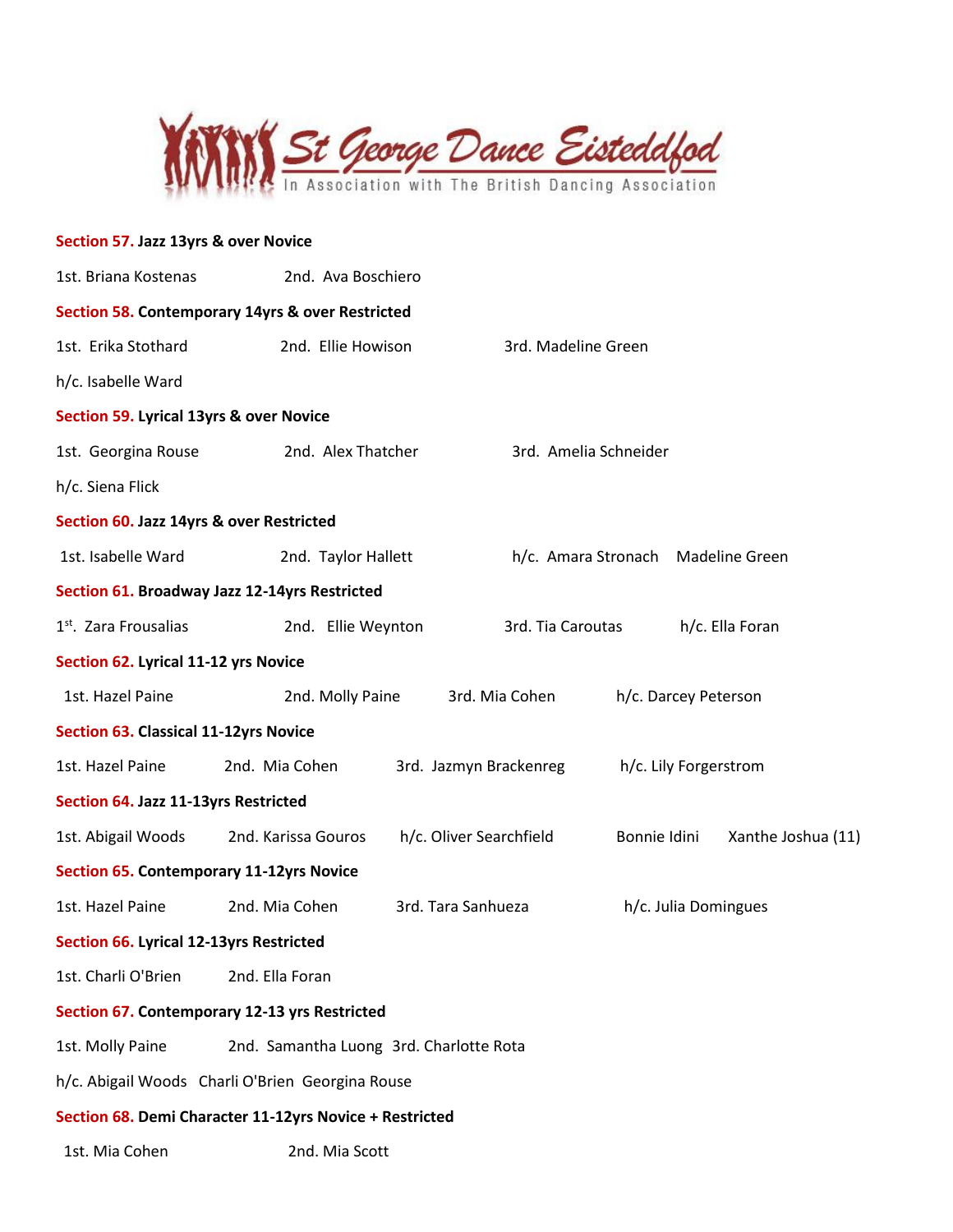

| Section 69. Tap (any style) 11-12yrs Novice      |                                                                      |                                     |  |  |  |  |  |  |
|--------------------------------------------------|----------------------------------------------------------------------|-------------------------------------|--|--|--|--|--|--|
| 1st. Olesia Radzievskaia                         | 2nd. Alesha Campbell                                                 |                                     |  |  |  |  |  |  |
| Section 70. Hip Hop 12 - 13yrs Restricted + Open |                                                                      |                                     |  |  |  |  |  |  |
| 1st. Oliver Searchfield 2nd. Ruby Hamilton       |                                                                      |                                     |  |  |  |  |  |  |
|                                                  |                                                                      |                                     |  |  |  |  |  |  |
| Section 71. Jazz 11-12yrs Novice                 |                                                                      |                                     |  |  |  |  |  |  |
| 1st. Olesia Radzievskaia                         | 2nd. Ella Foran                                                      | h/c. Alesha Campbell                |  |  |  |  |  |  |
|                                                  |                                                                      |                                     |  |  |  |  |  |  |
|                                                  | Section 72. Song and Dance (any style) ANY AGE Novice + Restricted   |                                     |  |  |  |  |  |  |
| 1st. Kara Giardullo                              | 2nd. Chloe Nixon                                                     | h/c. Alesha Campbell                |  |  |  |  |  |  |
|                                                  |                                                                      |                                     |  |  |  |  |  |  |
| Section 73. Classical 12-13yrs Restricted        |                                                                      |                                     |  |  |  |  |  |  |
| 1st. Molly Paine                                 | 2nd. Olivia Clonaris                                                 | 3rd. Georgina Rouse                 |  |  |  |  |  |  |
|                                                  | h/c. Despina Michales Elizabeth Hillier Myles Goodwin Karissa Gouros |                                     |  |  |  |  |  |  |
|                                                  |                                                                      |                                     |  |  |  |  |  |  |
| <b>SUNDAY 15 MAY</b>                             | <b>DANCE SECTIONS</b>                                                | <b>ADJUDICATOR: Ms Illona Blake</b> |  |  |  |  |  |  |
|                                                  |                                                                      |                                     |  |  |  |  |  |  |
| <b>Section 74. Lyrical 6-8yrs Novice</b>         |                                                                      |                                     |  |  |  |  |  |  |
| 1st. Deanna Mastop                               | 2nd. Ellie Bandini-Nguyen                                            | 3rd. Sierra Pavicevic               |  |  |  |  |  |  |
|                                                  |                                                                      |                                     |  |  |  |  |  |  |
| Section 75. Slow Tap 9-10yrs Open + Restricted   |                                                                      |                                     |  |  |  |  |  |  |
| 1st. Chloe Nixon                                 | h/c. Tara Eccleston Vivienne Evans                                   |                                     |  |  |  |  |  |  |
|                                                  |                                                                      |                                     |  |  |  |  |  |  |
| <b>Section 76. Jazz 6yrs Novice</b>              |                                                                      |                                     |  |  |  |  |  |  |
| 1st. Nadia Iqbal                                 | h/c. Henrik Waldinger                                                |                                     |  |  |  |  |  |  |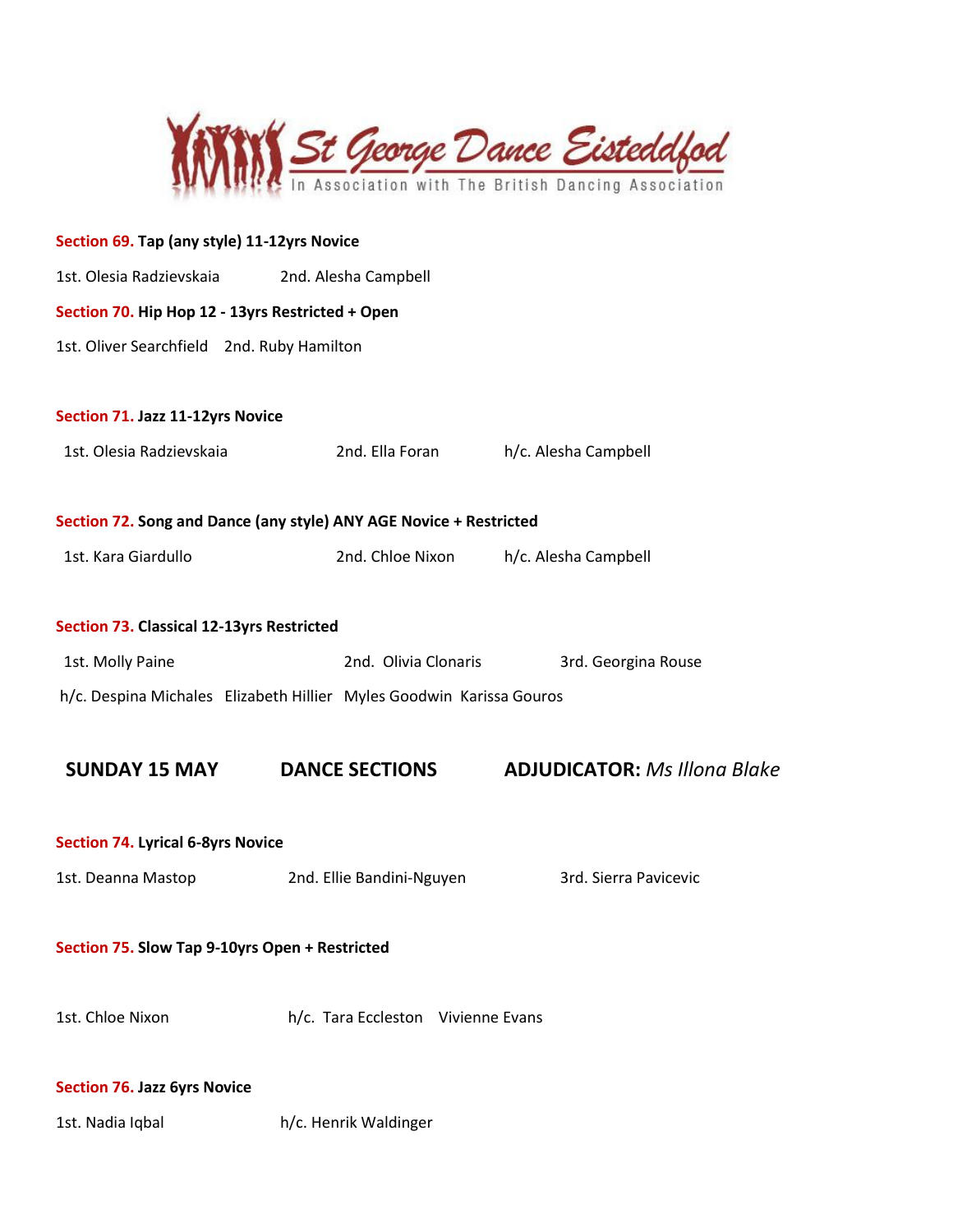

## **Section 77. Broadway Jazz 7-8yrs Restricted**

1st.. Lacey McCoy

|                                                | Section 78. Tiny Tots (any style dance) 5 years & under     |                           |                  |
|------------------------------------------------|-------------------------------------------------------------|---------------------------|------------------|
| 1. Kiah Singleton                              | 2. Billie Cramp                                             |                           |                  |
| 1st                                            | Most Promising                                              | Youngest                  |                  |
|                                                |                                                             |                           |                  |
| <b>Section 79. Classical 8-9yrs Restricted</b> |                                                             |                           |                  |
| 2nd. Jia Ying Gong                             |                                                             |                           |                  |
| <b>Section 80. Jazz 8-9yrs Restricted</b>      |                                                             |                           |                  |
| 1st. Molly Murr                                | h/c. Everly Tarnowski                                       |                           |                  |
|                                                |                                                             |                           |                  |
| Section 81. Song and Soft Shoe 10yrs Open      |                                                             |                           |                  |
| 1st. Vivienne Evans                            | h/c. Chloe Nixon                                            |                           |                  |
|                                                |                                                             |                           |                  |
|                                                | Section 82. Contemporary 5-6yrs Novice + Restricted         |                           |                  |
| 1st. Olivia Giffin                             |                                                             | h/c. Ellie Bandini-Nguyen |                  |
|                                                |                                                             |                           |                  |
|                                                | <b>Section 83. Classical 7-8yrs Novice &amp; Restricted</b> |                           |                  |
| 1st. Ruby Waples                               | 2nd. Sierra Pavicevic                                       |                           | 3rd. Lucy Fensom |
| h/c. Mackenzie Howe Mackenzie Howe             |                                                             |                           |                  |
|                                                |                                                             |                           |                  |
| Section 84. Tap 6-8 yrs Novice                 |                                                             |                           |                  |
| 2nd. Molly Bain                                |                                                             |                           |                  |
|                                                |                                                             |                           |                  |
| Section 85. Demi Character 6-8 yrs Novice      |                                                             |                           |                  |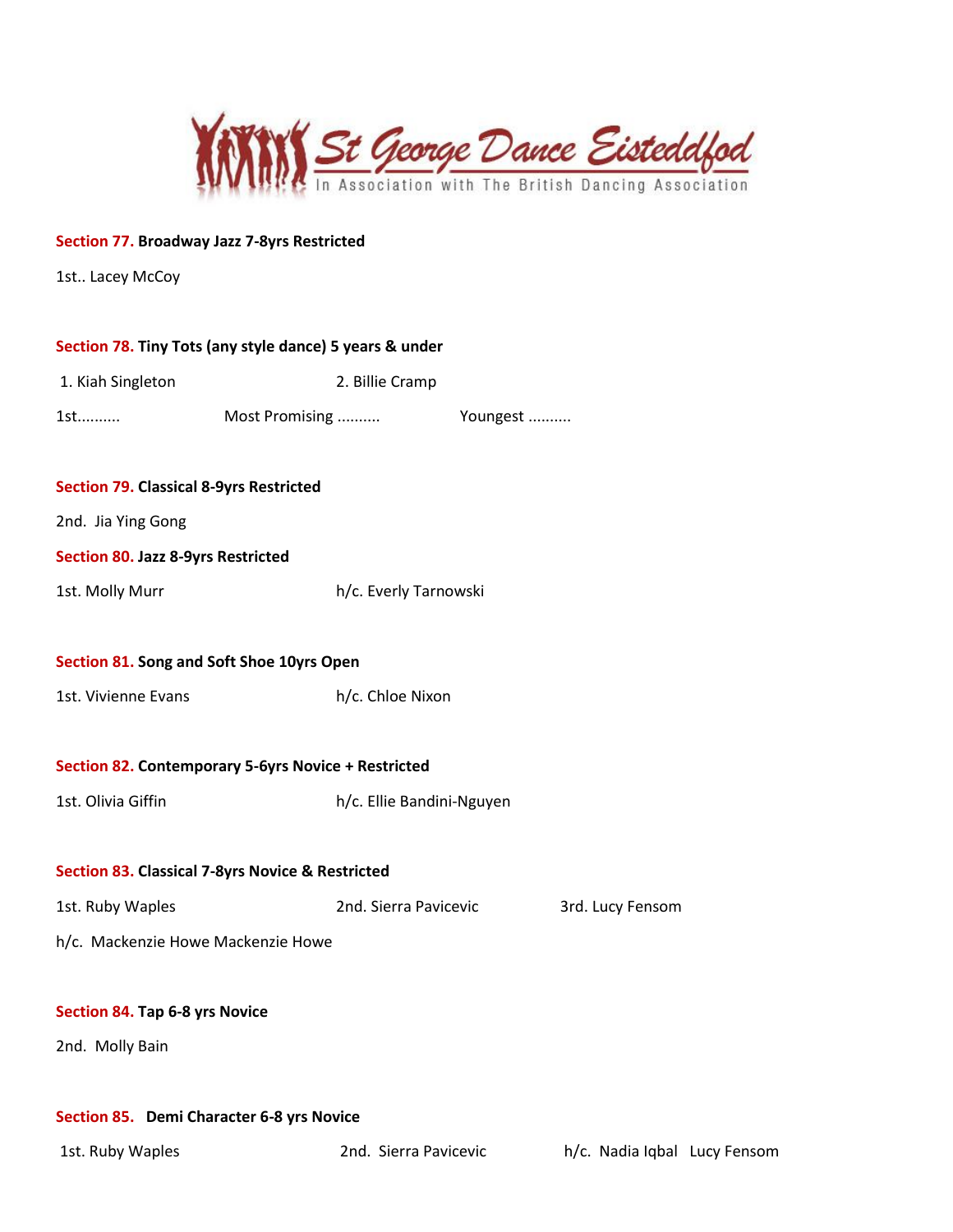

| <b>Section 86. Lyrical 8-9yrs Restricted</b>         |                                       |                                  |
|------------------------------------------------------|---------------------------------------|----------------------------------|
| 1st. Lacey McCoy                                     | h/c. Everly Tarnowski Molly Murr      |                                  |
| Section 87. Jazz 7-8yrs Novice + Restricted          |                                       |                                  |
| 1st. Adrianna Saffo                                  | 2nd. Alahna Shute                     | h/c. Madison Mesite Stevie Wasik |
| Section 88. Contemporary 10-11yrs Restricted         |                                       |                                  |
| 1st. Charlotte Johnson                               |                                       |                                  |
| Section 89. Hip Hop 6 yrs Restricted + 7-8yrs Novice |                                       |                                  |
| 1st. Deanna Mastop                                   | h/c. Ellie Bandini-Nguyen Lacey McCoy |                                  |
|                                                      |                                       |                                  |
| Section 90. Fast Tap 10-11 yrs Open                  |                                       |                                  |
| 1st. Vivienne Evans                                  | h/c. Tara Eccleston                   |                                  |
| Section 91. Lyrical 10-11yrs Restricted              |                                       |                                  |
| 1st. Charlotte Johnson                               | 2nd. Rose MacRae                      | h/c. Isabella Xenos Milla Kapur  |
| Section 92. Broadway Jazz 10-11yrs Restricted        |                                       |                                  |
| 1st. Charlotte Johnson                               | 2nd. Milla Kapur                      | h/c. Marisa Conte Tara Eccleston |
| Section 93. Classical 10-11yrs Restricted            |                                       |                                  |
| 1st. Kiera Sakaguchi                                 | 2nd. Kiera Sakaguchi                  | h/c. Marisa Conte Rose MacRae    |
| <b>Section 94. Contemporary 8-9yrs Restricted</b>    |                                       |                                  |

1st. Lacey McCoy 2nd. Everly Tarnowski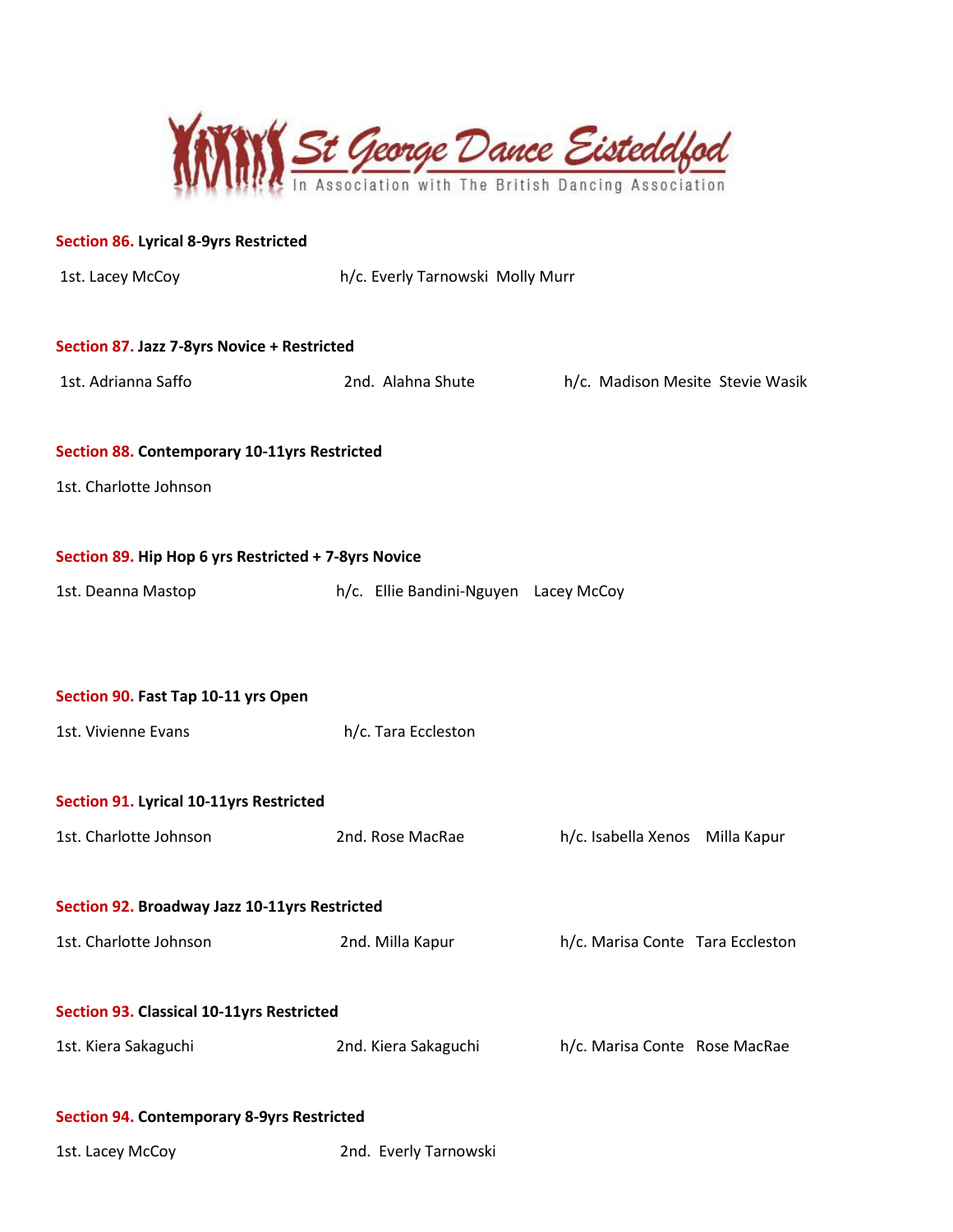

| <b>Section 95. Jazz 9-10yrs Novice</b>    |                                                        |                       |                                                                                |
|-------------------------------------------|--------------------------------------------------------|-----------------------|--------------------------------------------------------------------------------|
| 1st. Rose MacRae                          |                                                        | 2nd. Eva D'Souza      | 3rd. Montana Mahony                                                            |
|                                           | h/c. Maya Buckley Tara Eccleston                       |                       |                                                                                |
|                                           | Section 96. Demi Character 8-10yrs Novice & Restricted |                       |                                                                                |
| 1st. Elin Pavlakos                        |                                                        | 2nd. Miya Efimova     | 3rd. Grace Zingel                                                              |
|                                           | h/c. Marisa Conte Gabriella Makler                     |                       |                                                                                |
| <b>Section 97. Lyrical 9-10yrs Novice</b> |                                                        |                       |                                                                                |
| 1st. Sophie Lukin                         |                                                        | 2nd. Lucy Miller      | 3rd. Hannah Collis                                                             |
| h/c. Asha Bouman Zara Epe                 |                                                        |                       |                                                                                |
|                                           | <b>Section 98. Contemporary 9-10yrs Novice</b>         |                       |                                                                                |
| 1st. Molly Murr                           |                                                        | 2nd. Gabriella Makler | h/c. Greta Kirk                                                                |
|                                           | <b>Section 99. Classical 9-10yrs Novice</b>            |                       |                                                                                |
| 1st. Allegra Ariola                       |                                                        | 2nd. Miya Efimova     | 3rd. Clara Micallef                                                            |
|                                           |                                                        |                       | h/c. Eliza Clarke Emmanuelle Liem Annika Neville Greta Kirk Kiana Frangopoulos |